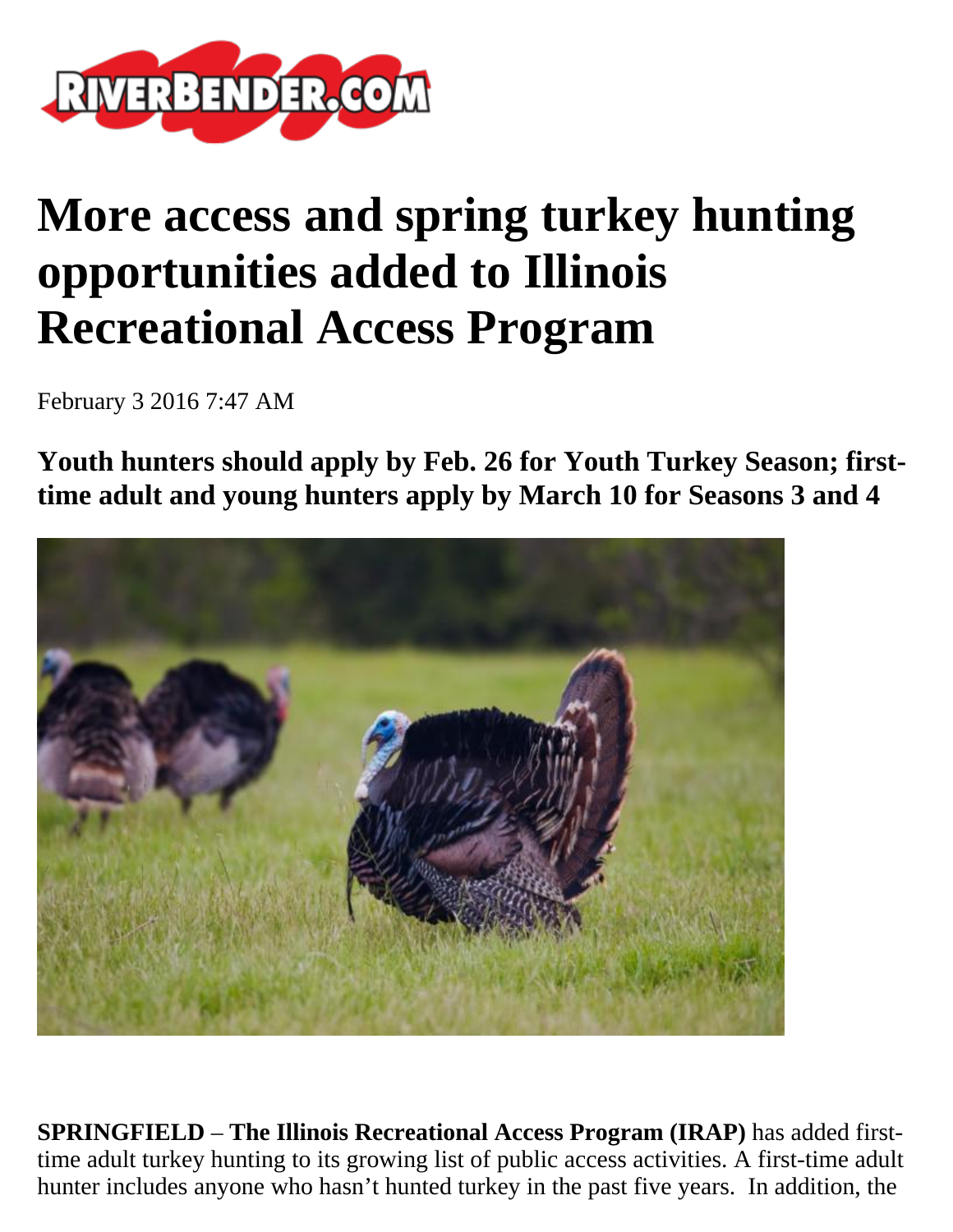IDNR has changed the age restrictions for youth turkey hunting to 17 years and younger. This will allow IRAP to permit more young turkey hunters on youth turkey hunting sites.

IRAP is a public access program that leases property from private landowners throughout Illinois and makes it available to registered IRAP participants for specific activities, including:

Spring youth turkey hunting for youth season and seasons three and fourFirst-time adult turkey hunting for seasons 3 and 4Pond and riverbank fishingBoat access on public waterwaysHiking, birding and outdoor photographyArchery deer huntingSmall game huntingWaterfowl hunting

To apply for an IRAP spring turkey hunting site, hunters must go to IRAP website and download an application and liability waiver, complete and sign those forms and mail them to IDNR.

Deadlines for applications are February 26 for youth turkey season and March 10 for regular spring turkey seasons 3 and 4. In order to apply for seasons 3 and 4, applicants must first apply for a turkey permit through IDNR spring turkey lottery system.

"The Illinois Recreational Access Program is an innovative way for us to partner with private landowners to provide much-needed access for hunting and other outdoor activities," said IDNR Director Wayne Rosenthal. "In exchange for a small lease payment, landowners allow public access to their property. In addition, landowners receive assistance with habitat restoration of their property. IRAP is an ideal public /private partnership that provides positive results for everyone."

Applicants applying for Youth Turkey Season through IRAP can download an application at:[http://www.dnr.illinois.gov/conservation/IRAP/Pages](http://www.dnr.illinois.gov/conservation/IRAP/Pages/YouthTurkeyHunting.aspx) [/YouthTurkeyHunting.aspx](http://www.dnr.illinois.gov/conservation/IRAP/Pages/YouthTurkeyHunting.aspx) .

For first-time adult turkey hunters applying for an IRAP site, go to [http://www.dnr.](http://www.dnr.illinois.gov/conservation/IRAP/Pages/First-time-Adult-turkey-hunting-.aspx) [illinois.gov/conservation/IRAP/Pages/First-time-Adult-turkey-hunting-.aspx](http://www.dnr.illinois.gov/conservation/IRAP/Pages/First-time-Adult-turkey-hunting-.aspx) and download an application and liability waiver. All applications must be returned to IDNR four weeks prior to hunting season. Successful applicants will be notified by mail of their hunting site location, be given a map, and an IRAP permit allowing them to hunt on their assigned turkey hunting site. For youth turkey season, young hunters will also need to get an over-the-counter IDNR youth turkey permit once they receive their IRAP permit packet.